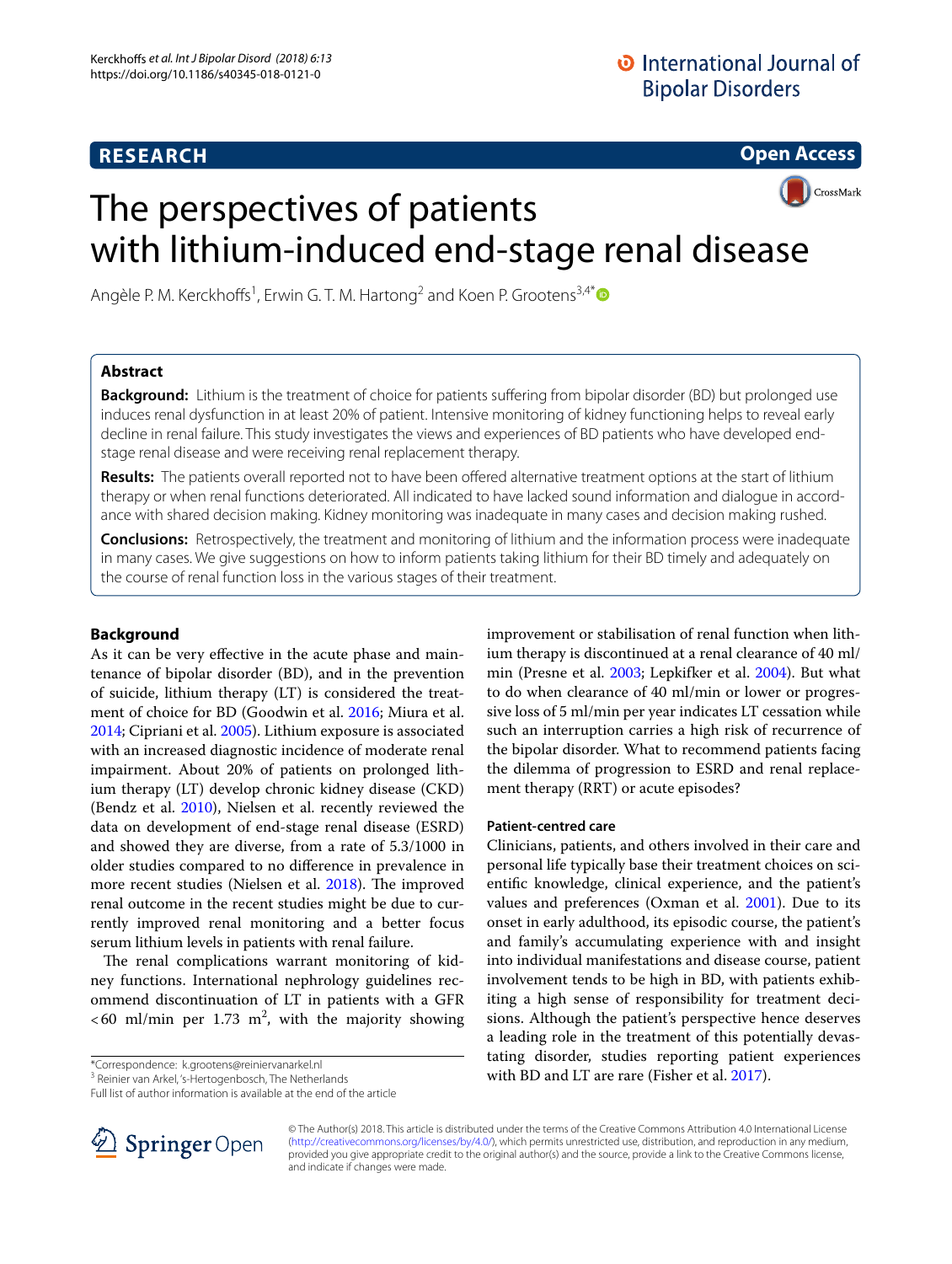# **LT and ESRD from the patients' perspective**

Most patients and clinicians are aware of the efectiveness of LT on quality of life but also of its longerterm risks. A minority of patients will develop CKD and some even ESRD with prolonged use, rendering active monitoring for signs of renal involvement indispensable. In this study we focus on the experiences of patients with LT-induced ESRD receiving RRT. What are their views on the consequences of their often prolonged LT? Do their reports on treatment choices refect shared decision making? Did they receive sound information on the pros and cons of LT to base their decisions on? Did they know of the risks of CKD, ESRD, and RRT and what was their attitude towards these potential adverse efects? Were they actively involved in the choice of treatment strategies? Were they ever faced with the dilemma of stopping successful LT at the cost of a raised recurrence risk? We are unaware of any study of ESRD patients reporting on these aspects. In this study we posed these important questions to ten such patients.

# **Methods**

#### **Patients**

The Dutch register of RRT patients was consulted for BD patients with LT-induced ESRD. Ten patients were subsequently interviewed of whom informed consent was obtained to audiotape the interviews for later analysis and to use anonymous quotations.

#### **Interviews**

The first author  $(AK)$  gauged the patients' experiences during a semi-structured interview lasting a mean of 51 min. The following topics were addressed: (1) information received about the diagnosis and LT, (2) information received about adverse efects of LT, (3) experiences with RRT, and (4) suggestions for BD patients facing similar dilemmas. The content of the interview was jointly determined by the authors in two consensus meetings. All authors are clinicians with experience with the topic and working in lithium treatment units specialised in the care for CKD and ESRD patients (KG, EH) or delivering RRT (AK). After the third interview, we re-evaluated the content, without making any modifcations except for change in the order of the questions.

#### **Quality analysis**

The interview recordings were coded for thematic labels by AK and subsequently validated by KG and EH. The patients were asked to validate their answers to avoid misinterpretation. The results are presented in the order in which the themes were mentioned above.

# **Results**

# **Patients**

Ten patients diagnosed with BP and LT-induced ESRD receiving RRT were invited by their nephrologists to take part in the present study; all ten agreed to participate. The participants' mean age was 71 years (range: 61–88 years) with nine patients being female. The sample was diverse. Eight patients were receiving outpatient haemodialysis, one patient was scheduled to start haemodialysis shortly, and one patient was receiving peritoneal dialysis. One of the patients was shortly to receive a kidney transplant while another was scheduled for home haemodialysis. Three patients were residents of assisted living facilities. Table [1](#page-2-0) lists the answers per patient for three decisionmaking stages: at the start of LT, at the frst signs of renal insufficiency and when renal failure was diagnosed. The table also shows the patients' insight into their mental illness or psychiatric symptoms and their experiences with renal function monitoring.

The patients' views on LT are distinctly diverse, with four patients reporting negative experiences voicing a fervent wish to have the drug banned or strongly preferring the agent to no longer be prescribed.

*"When I started taking lithium, I developed a whole host of side efects,… but at some point I still agreed to continue when it proved to do a good job"- patient 2.*

*"I developed kidney problems, not by my own doing but through the medication for crying out loud, and which I fnd very hard to deal with"- patient 6*

Those with a more moderate view indicated they thought it was a good drug but that it should not be prescribed for uninterrupted long-term use or that another drug should be tested frst, with lithium being prescribed only when the former agent proved inefective.

*"Lithium is good, but not for such a long period" patient 10.*

## **Treatment of bipolar disorder**

Mean age at BD diagnosis was 40.4 years (range: 30–62 years). Before they were started on lithium, six patients had been hospitalised. In eight of our ten patients a psychiatrist was involved in initiating and monitoring LT, while in the other two this was done by their GPs. Average duration of LT was 25 years (range: 6–43 years), during which period four patients had experienced lithium intoxication. Two patients were unable to explain why they had been or were taking lithium. Eight indicated the drug to work well while one patient could not distinguish its efects from those of a previous drug that had also been efective.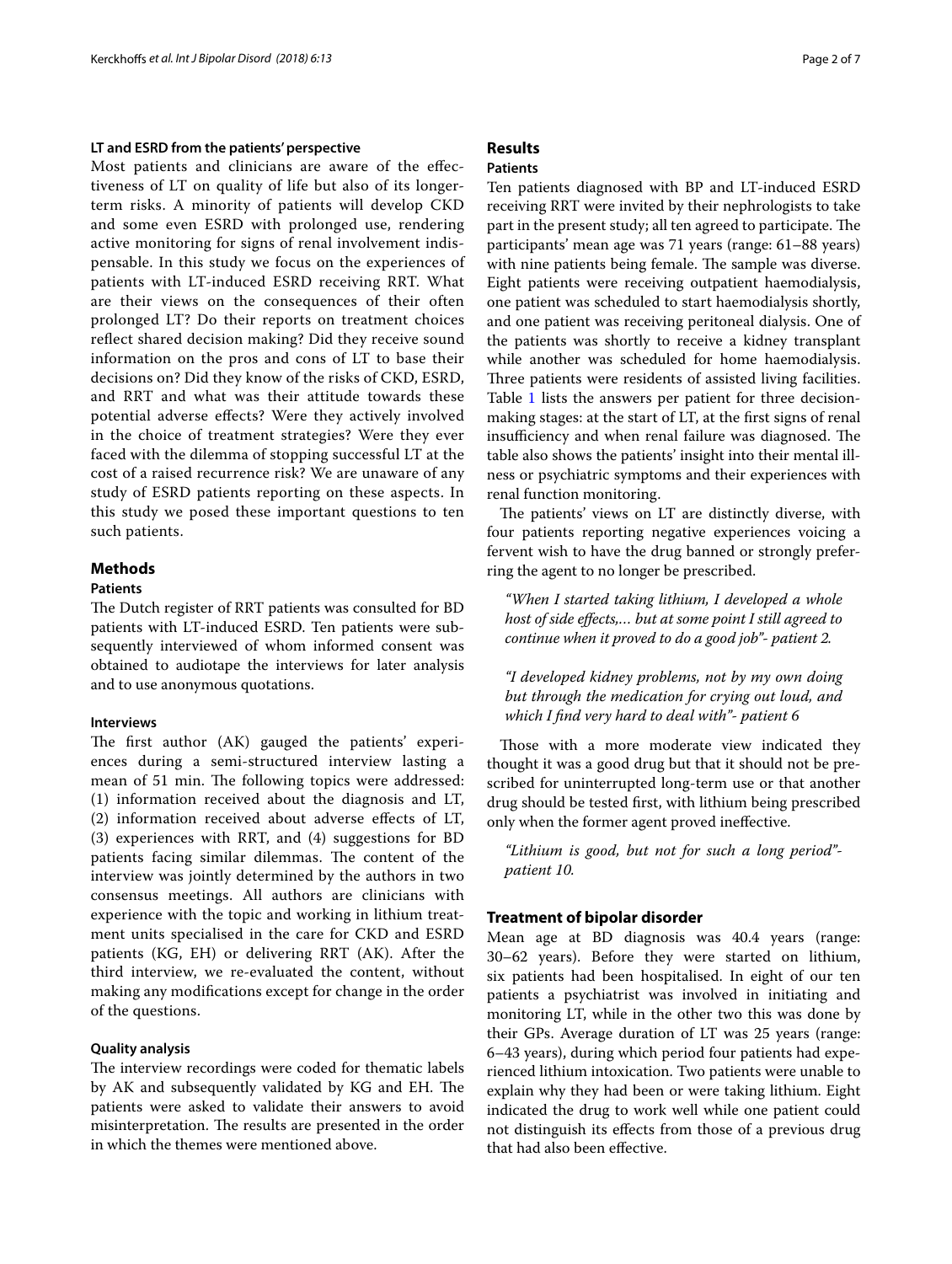<span id="page-2-0"></span>

| l |
|---|
|   |
| Ì |
|   |
|   |
|   |
|   |
|   |
|   |
|   |
| i |
|   |
| l |
| l |
|   |
|   |
|   |
|   |
|   |
|   |
|   |
|   |
|   |
|   |
|   |
|   |
|   |

| Table 1 Interview results per patient                                                            |                                                                                                              |                          |                          |                          |                          |                          |                          |                          |                          |                                 |                          |
|--------------------------------------------------------------------------------------------------|--------------------------------------------------------------------------------------------------------------|--------------------------|--------------------------|--------------------------|--------------------------|--------------------------|--------------------------|--------------------------|--------------------------|---------------------------------|--------------------------|
|                                                                                                  | No patients                                                                                                  | Patient 1                | Patient 2                | S<br>Patient             | Patient 4                | Patient 5                | Patient 6                | Patient7                 | Patient 8                | Patient 9                       | Patient 10               |
| Stage 1: start of lithium therapy (LT)                                                           |                                                                                                              |                          |                          |                          |                          |                          |                          |                          |                          |                                 |                          |
| Is patient aware of his/her BD diagnosis?                                                        | 01/6                                                                                                         | Yes                      | Yes                      | Yes                      | Yes                      | Yes                      | Yes                      | Yes                      | $\frac{1}{2}$            | Yes                             | Yes                      |
| Did psych explain diagnosis?                                                                     | 6/10                                                                                                         | $\frac{1}{2}$            | $\frac{1}{2}$            | Yes                      | Yes                      | Yes                      | Yes                      | Yes                      | $\frac{1}{2}$            | Yes                             | $\frac{9}{2}$            |
| Did psych discuss treatment options?                                                             | O(10)                                                                                                        | $\frac{1}{2}$            | $\frac{1}{2}$            | $\stackrel{\circ}{\geq}$ | $\frac{1}{2}$            | $\stackrel{\circ}{\geq}$ | $\frac{1}{2}$            | $\stackrel{\circ}{\geq}$ | $\stackrel{\circ}{\geq}$ | $\frac{1}{2}$                   | $\geq$                   |
| elevant<br>Could patient and/or family indicate own views/standards r<br>for treatment decision? | $1/10$                                                                                                       | $\frac{1}{2}$            | $\frac{1}{2}$            | $\frac{1}{2}$            | $\frac{1}{2}$            | $\frac{1}{2}$            | Yes                      | $\frac{1}{2}$            | $\frac{1}{2}$            | $\frac{1}{2}$                   | $\frac{1}{2}$            |
| Who took treatment decision?                                                                     | 10/10                                                                                                        | Psych                    | Psych                    | Psych                    | Psych                    | Psych                    | Psych                    | Psych                    | Psych                    | Psych                           | Psych                    |
| Satisfied with decision-making process?                                                          | 3/10                                                                                                         | $\frac{1}{2}$            | $\frac{1}{2}$            | $\frac{1}{2}$            | $\geq$                   | Yes                      | yes                      | $\frac{9}{2}$            | $\frac{9}{2}$            | Yes                             | $\geq$                   |
| Stage 2: first signs of renal dysfunction/insufficiency                                          |                                                                                                              |                          |                          |                          |                          |                          |                          |                          |                          |                                 |                          |
| Did psych/GP explain clinical problem?                                                           | 4/6                                                                                                          | $\frac{1}{2}$            | n.a.                     |                          | n.đ                      | Yes                      | n.a.                     | Yes                      | Yes                      | Yes                             | n.a.                     |
| Was neph involved at this stage?                                                                 | $46$<br>$06$                                                                                                 | yes                      | $\stackrel{\circ}{\geq}$ | $2 \sim 2$               |                          | Yes                      | $\stackrel{\circ}{\geq}$ | Yes                      | $\stackrel{\circ}{\geq}$ | Yes                             | $\stackrel{\circ}{\geq}$ |
| Did psych/GP discuss alternatives to LT?                                                         |                                                                                                              | $\frac{1}{2}$            | n.a                      |                          | $2 \tilde{e}$            | $\frac{1}{2}$            | Γd.                      | $\frac{1}{2}$            | $\frac{1}{2}$            | $\stackrel{\circ}{\geq}$        | n.a.                     |
| eat-<br>Could own views/standards be given for consideration in tr<br>ment decision?             | 1/6                                                                                                          | $\frac{1}{2}$            | n.a.                     | $\frac{9}{2}$            | n.a.                     | $\frac{1}{2}$            | C.                       | $\frac{1}{2}$            | $\stackrel{\circ}{\geq}$ | Yes                             | n.a.                     |
| Psych/neph/patient/shared decision<br>Who took treatment decision?                               |                                                                                                              | neph                     | n.a.                     | Psych                    | n.a.                     | Psych                    | n.a.                     | Shared                   | Psych                    | Shared                          | n.a.                     |
| Satisfied with decision-making process?                                                          | 4/6                                                                                                          | Yes                      | n.a.                     |                          | n.a.                     | $\stackrel{\circ}{\geq}$ | n.a.                     | Yes                      | $\stackrel{\circ}{\geq}$ | Yes                             | n.a.                     |
| Stage 3: renal failure                                                                           |                                                                                                              |                          |                          |                          |                          |                          |                          |                          |                          |                                 |                          |
| Did psych/GP/neph explain situation?                                                             | 8/10                                                                                                         | Yes                      | Yes                      | Yes                      | Yes                      | Yes                      | $\stackrel{\circ}{\geq}$ | Yes                      | Yes                      | Yes                             | $\stackrel{\circ}{\geq}$ |
| Did psych/GP discuss alternatives to LT/?                                                        | 2/10                                                                                                         | $\stackrel{\circ}{\geq}$ | Yes                      | $\frac{\circ}{\sim}$     | $\stackrel{\circ}{\geq}$ | Yes                      | $\stackrel{\circ}{\geq}$ | $\stackrel{\circ}{\geq}$ | $\stackrel{\circ}{\geq}$ | $\frac{\circ}{\sim}$            | $\stackrel{\circ}{\geq}$ |
| eat-<br>Could own views/standards be given for consideration in tr<br>ment decision?             | 4/10                                                                                                         | $\frac{1}{2}$            | $\frac{1}{2}$            | Yes                      | $\frac{1}{2}$            | Yes                      | $\frac{1}{2}$            | Yes                      | $\frac{1}{2}$            | Yes                             | $\frac{1}{2}$            |
| Psych/neph/patient/shared decision<br>Who took treatment decision?                               |                                                                                                              | Psych                    | Psych                    | Shared                   | Psych                    | Shared                   | Psych                    | Shared                   | Psych                    | Shared                          | neph                     |
| Satisfied with decision-making process?                                                          | 5/10                                                                                                         | Yes                      | $\stackrel{\circ}{\geq}$ | Yes                      | $\stackrel{\circ}{\geq}$ | Yes                      | $\stackrel{\circ}{\geq}$ | Yes                      | $\stackrel{\circ}{\geq}$ | Yes                             | $\stackrel{\circ}{\geq}$ |
| Psychiatric items                                                                                |                                                                                                              |                          |                          |                          |                          |                          |                          |                          |                          |                                 |                          |
| Is patient able to explain severity of BD symptoms?                                              | 01/6                                                                                                         | Yes                      | Yes                      | Yes                      | Yes                      | Yes                      | Yes                      | Yes                      | $\stackrel{\circ}{\geq}$ | Yes                             | Yes                      |
| Was indication for LT according to clinical guidelines?                                          | 01/8                                                                                                         | $\stackrel{\circ}{\geq}$ | Yes                      | Yes                      | Yes                      | Yes                      | Yes                      | $\sim$                   | yes                      | Yes                             | Yes                      |
| Is patient able to explain why s(he) is/was taking lithium?                                      | 8/10                                                                                                         | $\frac{1}{2}$            | Yes                      | yes                      | Yes                      | Yes                      | yes                      | Yes                      | $\frac{9}{2}$            | yes                             | Yes                      |
| Were side effects of lithium explained?                                                          | 1/10                                                                                                         | $\frac{1}{2}$            | Yes                      | $\frac{1}{2}$            | $\frac{1}{2}$            | $\frac{1}{2}$            | $\frac{1}{2}$            | $\frac{1}{2}$            | $\frac{1}{2}$            | $\frac{1}{2}$                   | $\frac{1}{2}$            |
| Nephrological follow-up lithium                                                                  |                                                                                                              |                          |                          |                          |                          |                          |                          |                          |                          |                                 |                          |
| Was kidney function checked at least 2x/year?                                                    | 01/8                                                                                                         | Yes                      | $\stackrel{\circ}{\geq}$ | Yes                      | Yes                      | Yes                      | Yes                      | Yes                      | Yes                      | $\frac{\mathsf{O}}{\mathsf{O}}$ | Yes                      |
| Were lithium levels checked every 6 months?                                                      | 01/6                                                                                                         | Yes                      | Yes                      | Yes                      | Yes                      | Yes                      | Yes                      | Yes                      | Yes                      | $\frac{1}{2}$                   | yes                      |
| Psych psychiatrist, GP general practitioner, neph nephrologist, n.a                              | not applicable (e.g. because this stage//symptoms went undetected), ? unknown to patient, LT lithium therapy |                          |                          |                          |                          |                          |                          |                          |                          |                                 |                          |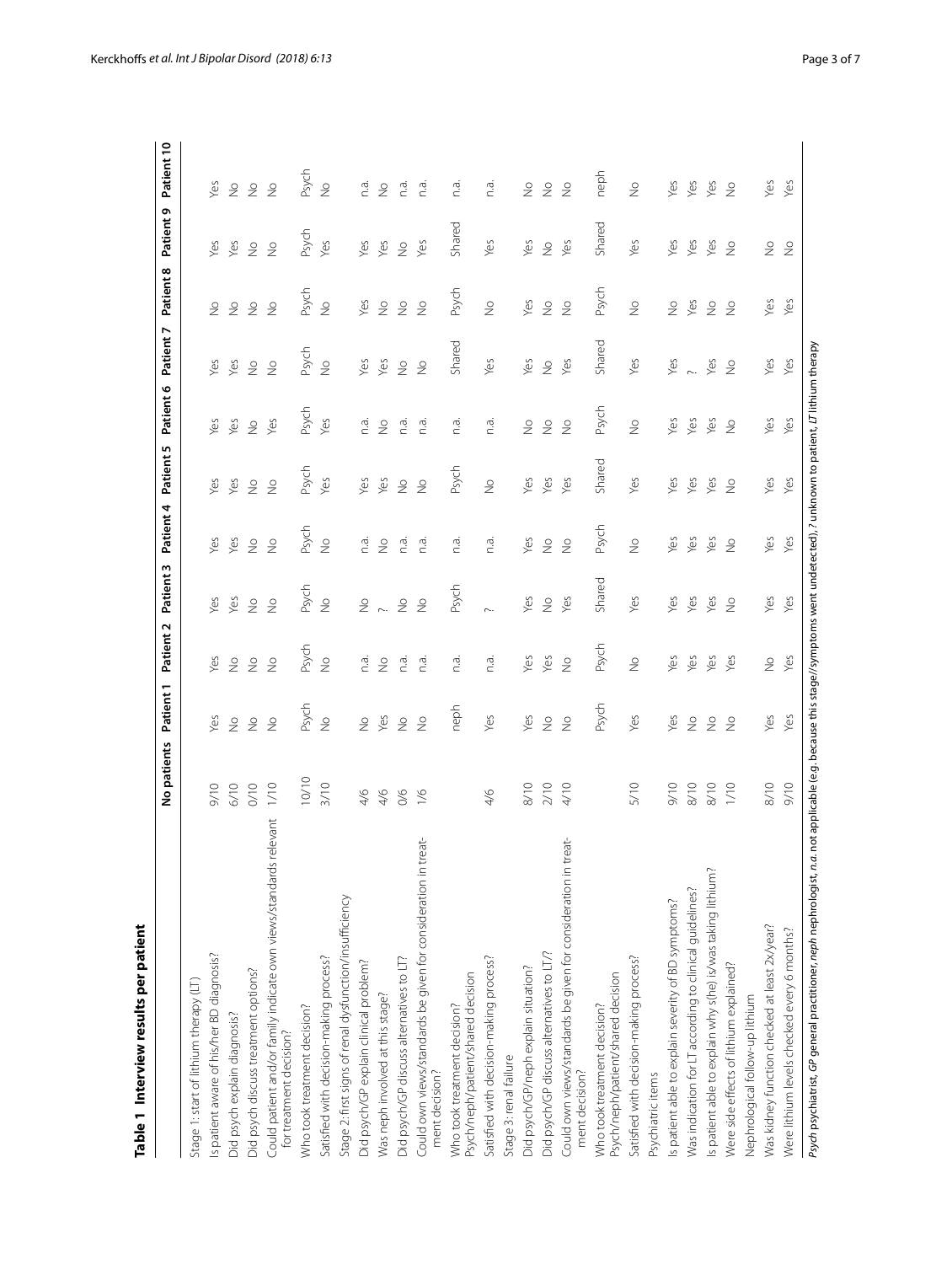*"If I don't take lithium I get anxious that I'll get manic or depressed and I don't want that"- patient 9*

Three patients were still taking lithium at the time of the interview or had restarted LT, one of whom had not been offered an alternative after LT discontinuation, while in one the new agent was less effective and LT was restarted. The third patient had stayed on lithium for fear of a manic relapse.

*"They decided to stop prescribing lithium when they found out that my kidneys were acting up. But I got terribly depressed.. got into a deep depression, which is why we jointly decided that I should start taking it again"- patient 3*

The remaining seven patients no longer took lithium. One patient experienced a manic episode after LT cessation without receiving replacement therapy. After starting a new regimen, the patient's mental state stabilised. Five patients were clear in indicating that after LT discontinuation they had experienced no relapses while being on an alternative agent. Two no longer took any psychotropic medication and had remained symptom-free.

# **Experiences with kidney failure and RRT**

Nine of the interviewees were receiving RRT, with a mean of 2.6 years (range: 1 month to 10 years). None had experienced an increase in bipolar symptoms when frst starting haemodialysis. One patient was admitted after 6 months of dialysis on account of a psychotic depression. Despite reporting various RRT-related problems, such as shunt problems and time burden, the majority (7/9) indicated having grown used to RRT and feeling well.

*"I have such a huge fear of blood… and I needed to press the shunt for such a long time! 45 min or even longer"- patient 3*

*"I could not sit… the pain when they put the needle in - leaning back makes you feel really sick"- patient 8*

# **Information on lithium and kidney‑function monitoring**

None of the interviewees remembered having been ofered a choice in treatments when starting lithium (Table [1](#page-2-0)). Accordingly, all viewed the decision to start LT as paternalistic, with a sense of discontent being most pronounced. Only one patient reported having been informed about the side efects of lithium (Table [1\)](#page-2-0).

Kidney function and lithium levels were monitored regularly in seven patients. At the time when serious deterioration of renal functions was established (which stage was identifed in six of the ten patients by the attending clinician), again, none of the patients remembered treatment options being discussed. When ESRD was diagnosed, however, patients and family members were more actively involved in treatment decisions.

*"I asked if I could start taking lithium again, and the kidney specialist and psychiatrist jointly decided I could"- patient 3*

*"My psychiatrist got in touch with the nephrologist and, with our kids there, we all got to thinking that restarting lithium would be a good thing to do" patient 5*

*"If I would start feeling anxious again, I know I can ask to have me restarted on lithium"- patient 7*

# **Patient recommendations for clinicians and fellow or future patients**

Asked what could be done to improve patient education and information, most of the interviewees (6/10) recommended to provide more information about lithium including its adverse efects. It was further recommended (2/10) to take someone with you to such appointments and that during the consultation the patient should be offered a choice of treatments  $(2/10)$ . It was additionally suggested that a hand-out might be useful, to allow some time between the visit and the decision, and to possibly follow-up on the discussion every one or 2 years.

*"I didn't get no information or anything, I wish they'd explained things to me" - patient 1*

*"I want to hear what medicine he's going to give me. And that he says: you have this medicine, and this and another. And this one works like this and the other one like so. And that you can choose"- patient 6*

Four patients furthermore hoped that patients frst being prescribed lithium will be monitored better. Two patients expressed a wish for more visits and dialogue rather than pills, while new patients are advised to be well aware of the consequences of LT. Finally, the advice to frst try another drug treatment was ofered frequently.

*"Talk to patients more, don't just give them a pill right away"- patient 1*

*"You can't go and drug patients up just like that… you need to communicate"- patient 8*

# **Discussion**

To our knowledge, ours is the frst survey to report on the experiences of ten patients with bipolar disorder and lithium-induced end-stage renal failure. Since the literature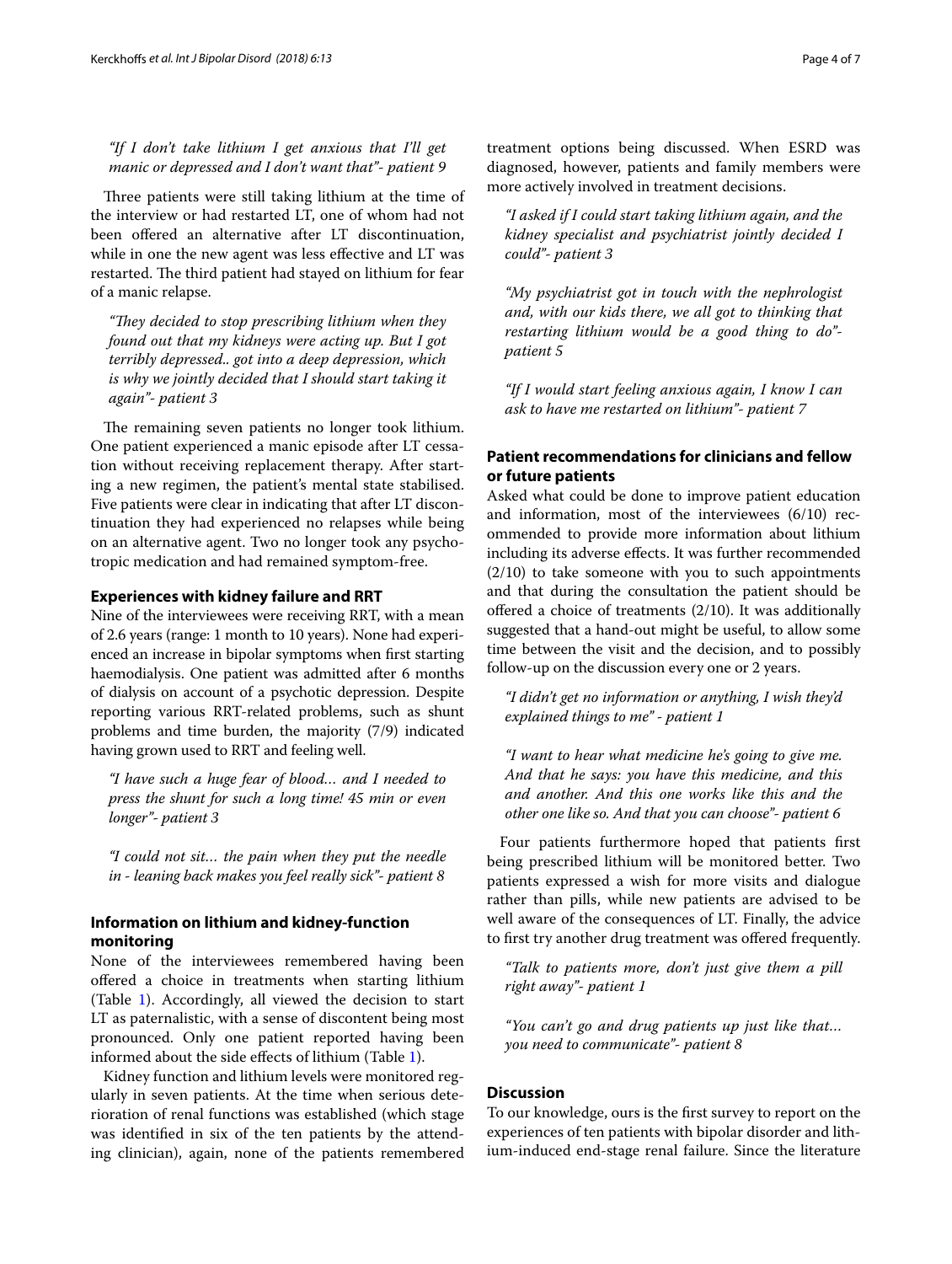on the specifc wishes of patients with regard to BD treat-ments is limited (Fisher et al. [2017](#page-6-8)), we purposely contacted patients who were likely to be dissatisfed with the results of their treatment to learn from their experiences.

#### **Patients want to be given options**

Although small-scale and explorative, our study did yield clear patient preferences regarding the decisionmaking process. The majority of the patients we interviewed labelled the information they had received about the treatment of their BD and the treatment decision as paternalistic. Even though at the time they had given their informed consent, they all indicated they would have preferred to have been more involved in the decision to start LT. In addition to more information on lithium, more options should have been discussed in terms of the benefts and disadvantages of diferent medications, refraining from medication, psychotherapy, or lower doses.

It is plausible to assume that when our patients were frst started on LT, open discussions about treatment options was not the commonplace practice it is today. Still, whether in today's consulting rooms shared decision making is truly shared and on an equal par still is a question of debate (Verwijmeren and Grootens, under review; Alguera-Lara et al. [2017\)](#page-6-9). Patients not always make wellbalanced rational decisions; they also base their decisions on the views of their doctors in whom they have put their trust (Fraenkel and McGraw [2007](#page-6-10)). Another recent BD study found that it primarily are clinician-related factors that determine treatment modalities, whereby patient preferences play a lesser role (Fisher et al. [2017](#page-6-11)). This practice thus contradicts the wish for shared decision making patients express (Fisher et al. [2017](#page-6-8); Alguera-Lara et al. [2017\)](#page-6-9).

## **Limitations**

Our study has several limitations. It frstly sufers from a selection bias in that for the vast majority of people living with BD lithium is efective and has no nephrogenic efects. Moreover, patient preferences may change in the course of the illness (Hajda et al. [2016\)](#page-6-12). We interviewed patients who had undergone all treatment phases and were asked to retrospectively contemplate what would have been the optimal process, which ideas may have differed from those at the time they frst started LT, while recall bias could have afected outcome determination. Some of the events were a long time ago, and it is a wellknown fact that patients cannot remember all what is explained and told in the consulting room. Though, in two cases, the spouse participated in the interview and confrmed the answers given by the patient. Furthermore, high emotional levels and psychodynamic defence mechanisms (such as denial) may have contributed to the current descriptions of their medical history and the roles of themselves and their doctor.

Unfortunately, these confounders also prevent us from asking the attending clinicians to consider their treatment decisions in retrospect.

#### **Recommendations**

Kidney dysfunction is not always preventable and sometimes renal replacement therapy is accepted as part of the deal because lithium is indispensable for the patient concerned. The ultimate decision should always be tailored to the individual. In today's clinical practice the fnal decision lies with the patient and not with the clinician. It is then crucial that each patient is well informed about 'lithium and the kidney' to enable them to make sound decisions as to their treatment. Patients with complex mood disorders often have symptom-free intervals during which they are receptive for detailed, targeted information and instructions while those closely involved in the patient's life may be invited to also attend such visits. Since the course of renal function loss tends to be insidious, there is no urgent need to acutely cease LT or switch to another agent, allowing all parties sufficient time to make informed decisions and try out diferent regimens.

In Table [2](#page-5-0) we offer recommendations on LT and potential renal efects. We have adopted a nuanced approach in which we have incorporated the patient's perspective, which is in contrast to the current nephrological guidelines that stipulate to discontinue lithium 'top down' with a GFR <60 in the presence of an intercurrent illness that increases the risk of acute renal failure. We distinguish three stages during LT, with stage 1 comprising the start of the treatment, stage 2 the frst signs of mild to moderate reduction in renal functions (GFR 45–59 ml/  $min/1.73m<sup>2</sup>$ ), and stage 3 the moment severe renal insuffciency or failure is diagnosed. In our recommendations we merely provide cues for what needs to be done and, as yet, not how to do so or which alternatives can or should be considered. We invite all parties to participate in initiatives that will help us enhance the knowledge and decision-making skills regarding lithium for both patients and clinicians.

#### **Quality of treatment**

It needs to be noted that we conducted our survey in the Netherlands, a densely populated and wealthy country sporting numerous lithium outpatient clinics and a national network of knowledge centres in which patients and patient associations actively participate. With our study we have no intention of praising or criticising our national healthcare policies. Our only aim is to give a small group of patients a voice and to learn from them. Nonetheless, in retrospect, treatment decisions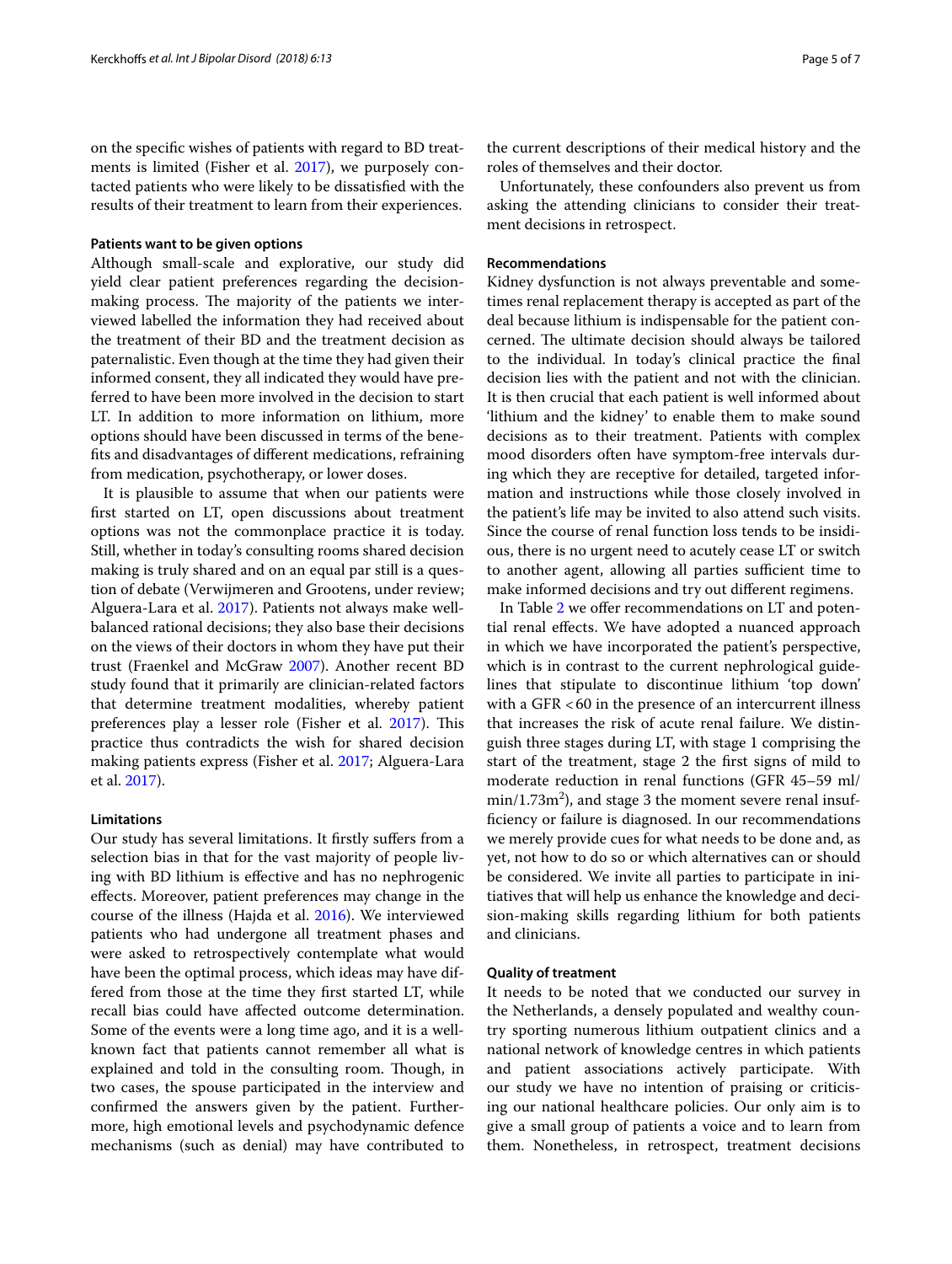# <span id="page-5-0"></span>**Table 2 Recommendations for health professionals regarding lithium therapy and potential renal complications**

| Stage 1: Start lithium therapy<br>(GFR $>$ 60 ml/min/1.73 m <sup>2</sup> )                                                                         | Discuss symptoms/course of mental disorder and provide information on lithium and treatment<br>options on a regular basis                                                                                                                                                     |
|----------------------------------------------------------------------------------------------------------------------------------------------------|-------------------------------------------------------------------------------------------------------------------------------------------------------------------------------------------------------------------------------------------------------------------------------|
| Relevant for all patients on lithium                                                                                                               | Discuss lithium-related complications such as nephrogenic diabetes insipidus and renal failure<br>(esp. in euthymic phase)                                                                                                                                                    |
|                                                                                                                                                    | Discuss lifestyle factors (smoking, body weight)                                                                                                                                                                                                                              |
|                                                                                                                                                    | Provide information about lithium use (dose/duration), prevention of intoxication, and how to act<br>in case of dehydration                                                                                                                                                   |
|                                                                                                                                                    | Initiate lithium and kidney monitoring in accordance with (inter)national quidelines<br>Attending health professional(s) should recognise and act on first signs of declining renal function<br>at an early stage (i.e. increasing creatinine levels but also decreasing GFR) |
| Stage 2: First signs of renal dysfunction<br>(GFR 40-60 ml/min/1.73 m <sup>2</sup> )<br>Relevant for 12% of patients taking lithium                | Attending health professional(s) should recognise and act on first signs of declining renal function<br>at an early stage (i.e. increasing creatinine levels but also decreasing GFR)<br>Intensify monitoring                                                                 |
|                                                                                                                                                    | Obtain advice from or refer for treatment to experts in the field of lithium-induced nephropathy<br>(preferably a nephrologist and psychiatrist)                                                                                                                              |
|                                                                                                                                                    | Explain end-stage renal disorder, prognosis, and implications of haemodialysis                                                                                                                                                                                                |
|                                                                                                                                                    | Discuss all pros and cons of all relevant treatment options with patient and family (e.g. continuing<br>lithium therapy, tapering lithium, switching to another drug)                                                                                                         |
|                                                                                                                                                    | Take into consideration that renal dysfunction will progress at GFR < 40 ('point of no return').(5)                                                                                                                                                                           |
| Stage 3: Severe renal insufficiency and renal failure<br>(GFR < 25 ml/min/1.73 m <sup>2</sup> )<br>Relevant for 12‰ to approx. 1% of lithium users | Treatment by psychiatrist and nephrologist<br>If lithium is discontinued: review regularly whether lithium should be restarted.                                                                                                                                               |

and delivery might have been diferent. Two of the ten LTs were not monitored by a psychiatrist and it was still decided to taper lithium or to switch to another mood stabiliser.

It is of the utmost importance that LT is delivered and monitored by psychiatrists who, in addition to symptom-contingent cues, can also identify and discuss timecontingent complaints with their patient and can keep in close contact with the attending nephrologist. It is in the patients' best interest that they are seen at a lithium clinic that is equipped to identify the absence of (regular) renal monitoring and detect insidious renal dysfunction in a timely manner, and where staf has expert knowledge about lithium-induced renal damage so that they can be optimally informed about the options available to them. Our survey demonstrates that this is exactly what the patients who have to cope with a serious mood disorder on a daily basis want and expect.

# **Conclusions**

- This is the first paper that focuses on the opinions of lithium patients who developed end stage renal disease.
- Retrospectively, the treatment and monitoring of lithium and the information process were inadequate in many cases.
- •• We give suggestions on how to inform patients taking lithium for their BD timely and adequately on the course of renal function loss in the various stages of their treatment.

#### **Abbreviations**

BD: bipolar disorder; CKD: chronic kidney disease; ESRD: end stage renal disease; GFR: glomura; LT: lithium therapy.

#### **Authors' contributions**

All authors contributed to the study design, data interpretation and the writing of the manuscript. Author AK localised the patients and visited the patients for the interviews, and wrote the frst draft of the manuscript. All authors read and approved the fnal manuscript.

#### **Authors' information**

The authors are a nephrologist and two psychiatrists (two of them are also registered as clinical pharmacologist) with clinical experience in treating bipolar patients with lithium induced renal side efects. They take part in a Dutch research consortium of scientists working on the renal side efect of lithium treatment.

#### **Author details**

<sup>1</sup> Jeroen Bosch Hospital, 's-Hertogenbosch, The Netherlands. <sup>2</sup> CWZ Hospital, Nijmegen, The Netherlands. <sup>3</sup> Reinier van Arkel, 's-Hertogenbosch, The Netherlands. 4 Radboudumc, Nijmegen, The Netherlands.

#### **Acknowledgements**

No acknowledgment.

#### **Competing interests**

No competing interest.

# **Availability of data and materials**

Data can be shared, please contact the corresponding author.

#### **Consent for publication**

Patients gave consent for publication.

#### **Ethics approval and consent to participate**

The study was approved by the Reinier van Arkel ethical committee.

**Funding** No funding.